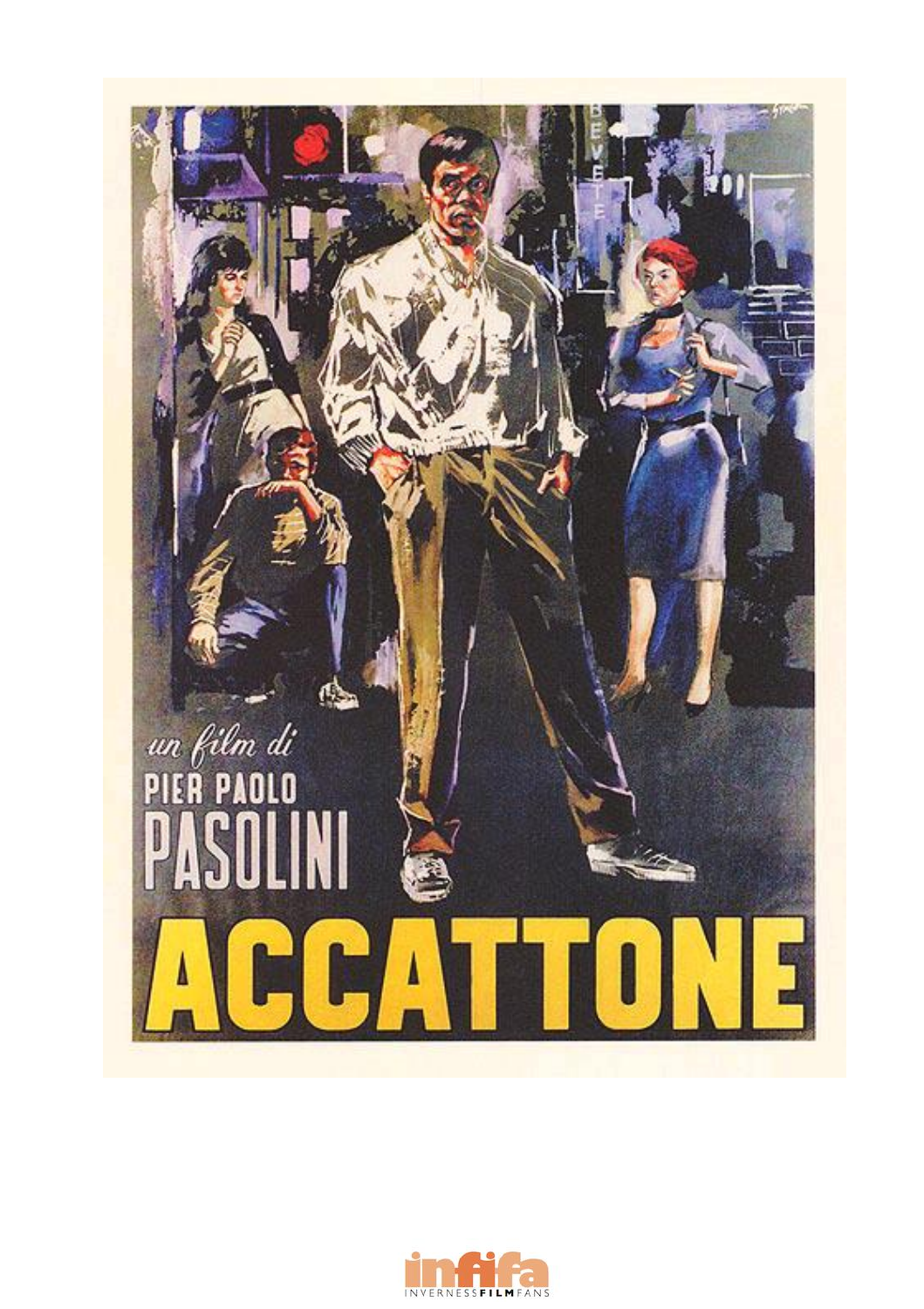

## Accattone *(The Scrounger)*

1961, Italy , B&W, Drama, Running time: 120 mins, Rating: 15

Cast: [Franco](/name/nm0162948?ref_=tt_ov_st_sm) Citti, [Franca](/name/nm0665186?ref_=tt_ov_st_sm) Pasut, [Silvana](/name/nm0181122?ref_=tt_ov_st_sm) Corsini

*life. - Pier Paolo Pasolini*

Directed By: Pier Paolo Passolini

## **First Time Directors**

Eden Court Cinema March  $21<sup>st</sup>$  2017 at 7:15 pm

Review from 2009 by Tony Dayoub, on the website Cinema Viewfinder.

Interview sourced by Tony Janssens, Film note compiled by Mark MacLennan.

Written By: Pier Paolo Passolini *The mark which has dominated all my work is the longing for life, this sense of exclusion, which doesn't lessen, but augments this love of*

Today would have been the 87th birthday of director Pier Paolo Pasolini (1922-1975). A man of contradictions, he was both a journalist and a poet; once a devout Catholic and later an atheist and Communist. The circumstances of his death are lurid. Brutally murdered in November 1975 by being run over a number of times by his own car, there have been many largely unsubstantiated rumors as to who was behind Pasolini's death. Some said it was an anti-communist conspiracy. Others said he staged his own death, due to the eerie similarities that can be found in his films. A young hustler was arrested, and confessed, to the murder of the openly gay director who - as his closest friend writer Alberto Moravia (*Il Conformista*) acknowledged - had a proclivity for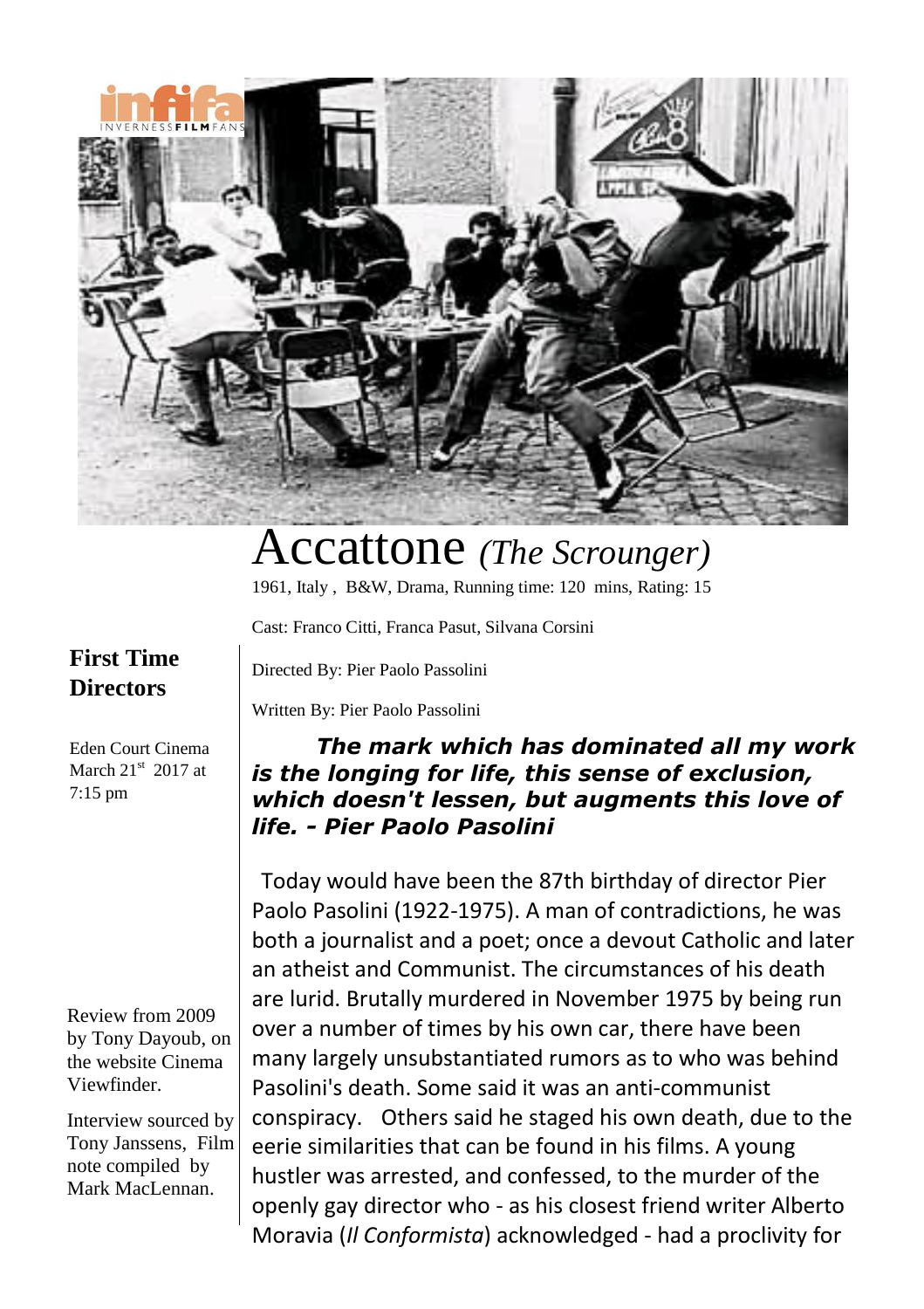violent, young men since his early days as a novelist (*Ragazzi di vita*). Pasolini's first film, *Accattone* (1961), portrays the lifestyle of these street people - or as he would often refer to them, the sub-proletariat - that lived outside the conflicting political currents that engulfed Italy and instead, held onto a fading code of morality. Vittorio (Franco Citti), known as "Accattone" to his buddies, is a pimp whose days are spent scrounging for food, lamenting his existence, and making bizarre wagers in order to get enough money to get by. He could just get a real job, but as he observes about the blue collar life:

*Accattone: We're all washed-up and everybody avoids us. If we've money we're alright, if not we're nothing. We're finished because we're incapable of making it on our own. Today it's better to be a thief than follow this despicable trade.*

him to persuade her to take up the life of a streetwalker, corrupting the only innocence left in his life. Pasolini's early films were often mistaken for a new kind of neo-realism. There is a grittiness, to be sure. But even *Accattone*, his first film, shows a sense of style not found in the documentarylike work of his Italian predecessors. The credits roll under the strains of Bach's "Wir setzen uns mit Tränen nieder" from *St. Matthew Passion*, a piece Martin Scorsese would use to opposite effect in the opening credit sequence for *Casino*(1995) many years later. Pasolini uses the operatic tune to elevate his tragic lower class heroes. In one fight scene midway through the movie, the theme aggrandizes the wide-angled perspective on two men grappling in the dirt to an epic battle of honor. Scorsese used the same musical motif to diminish the explosive propulsion of Ace Rothstein (Robert De Niro).



 When his prostitute is sent to jail, he finds himself without income. He meets a naive young woman, Stella (Franca Pasut), who he falls in love with. But before long his desperation for money, and his inability to conform to the mainstream work force, lead



A man flying through the stratosphere of Vegas becomes just another leaf falling from a tree, beautiful but insignificant.